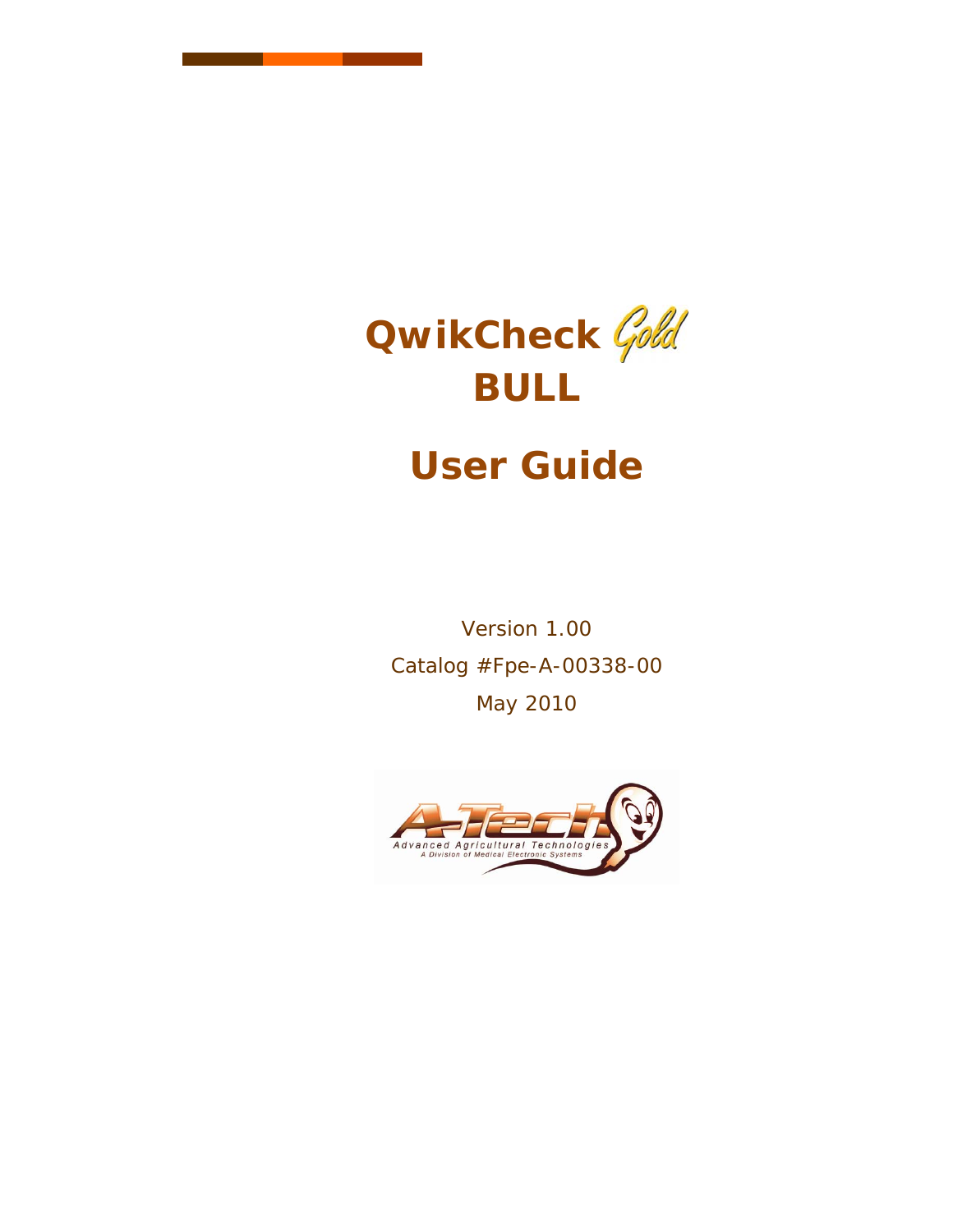

| <b>Section 1: Overview</b>                                                                   |  | З  |  |  |
|----------------------------------------------------------------------------------------------|--|----|--|--|
| <b>Section 2: System Overview</b>                                                            |  | 3  |  |  |
| Section 3: Operating the QwikCheck™Cold                                                      |  | 4  |  |  |
| <b>Section 4: FRESH Sample Testing</b>                                                       |  | 4  |  |  |
| <b>FROZEN Sample Testing</b>                                                                 |  | 6  |  |  |
| <b>Section 5: Archive</b>                                                                    |  | 7  |  |  |
| <b>Section 6: Add I-BUTTON Tests</b>                                                         |  | 8  |  |  |
| <b>Section 7 Service Menu</b>                                                                |  |    |  |  |
| <b>Service Data</b>                                                                          |  | 8  |  |  |
| Default Settings: Date/time; Freezing Media                                                  |  |    |  |  |
| <b>Service Personnel</b>                                                                     |  | 9  |  |  |
| <b>Section 8 Troubleshooting</b>                                                             |  |    |  |  |
| <b>Appendix Section</b>                                                                      |  |    |  |  |
| <b>Appendix I:</b> Semen Sample Preparation                                                  |  | 11 |  |  |
| <b>Appendix II:</b> Capillary Filling Instructions<br>Normal Volume FRESH and FROZEN Samples |  |    |  |  |
| <b>Appendix III:</b> OwikCheck Cleaning Instructions                                         |  |    |  |  |
|                                                                                              |  |    |  |  |
| <b>Appendix V:</b> Glossary of Terms                                                         |  |    |  |  |
| <b>Appendix VI:</b> System Specifications<br>16                                              |  |    |  |  |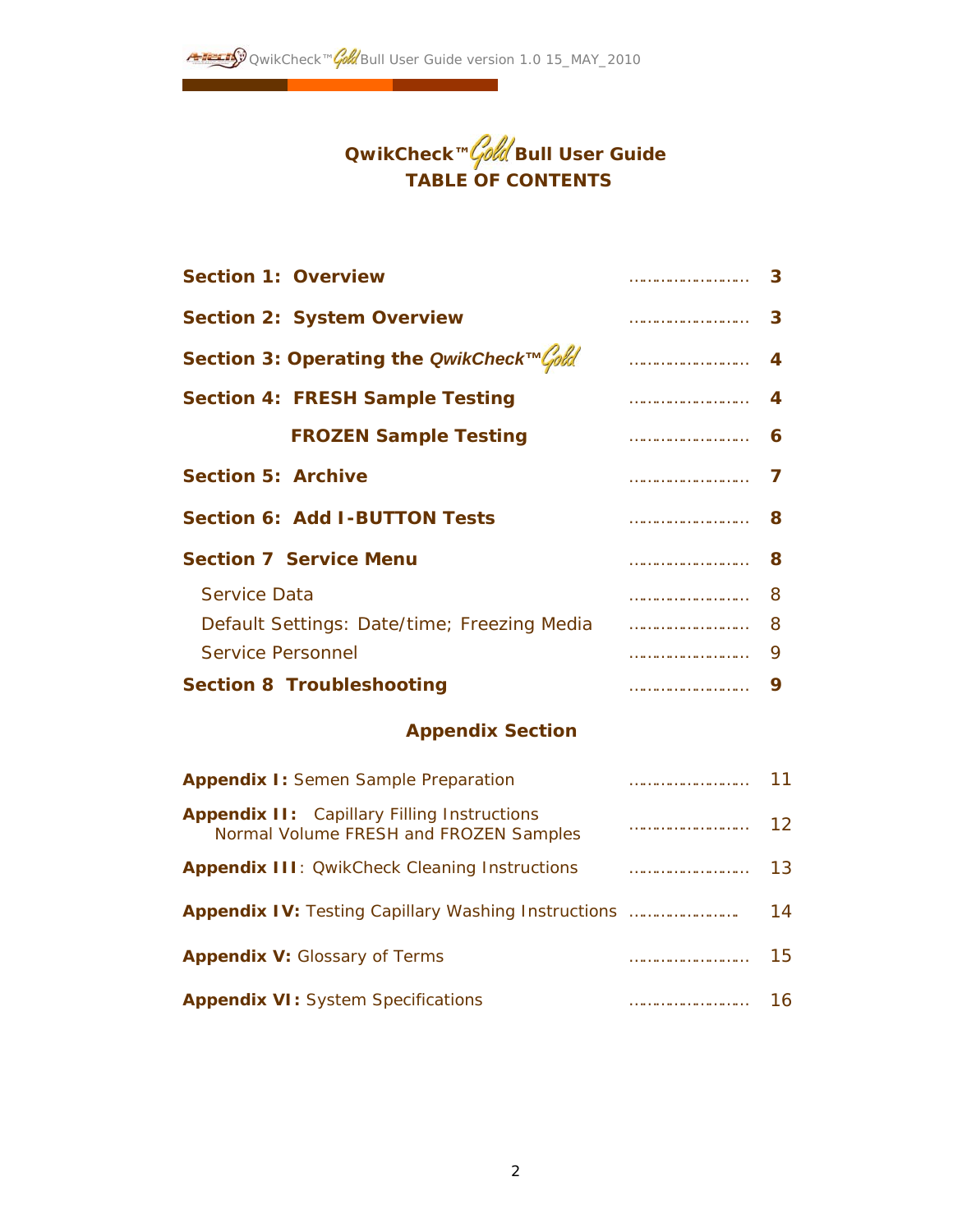# *Section 1: Overview*

The *QwikCheck™ Cold* Bull sperm quality analyzer is used to test and report the quality of FRESH bull semen. The following semen parameters are reported:

| <b>Reported Semen Parameters</b>               |                     |  |  |
|------------------------------------------------|---------------------|--|--|
| <b>FRESH SAMPLES and FROZEN</b>                |                     |  |  |
| <b>Total Sperm Concentration</b>               | Millions/milliliter |  |  |
| Motility                                       | %                   |  |  |
| Morphology                                     | % Normal            |  |  |
| Progressive Motility                           | %                   |  |  |
| Motile Sperm Concentration                     | Millions/milliliter |  |  |
| Progressively Motile Sperm Concentration       | Millions/milliliter |  |  |
| Velocity                                       | Microns/second      |  |  |
| $#$ Sperm                                      | Billions per sample |  |  |
| # Progressively Motile Sperm                   | Billions per sample |  |  |
| # Motile Sperm                                 | Billions per sample |  |  |
| <b>FROZEN (Milk Based Freezing Media only)</b> |                     |  |  |
| Motile Sperm Concentration                     | Millions/milliliter |  |  |
| Progressively Motile Sperm Concentration       | Millions/milliliter |  |  |
| Velocity                                       | Microns/second      |  |  |
| Motile Sperm                                   | Per Staw/Semen      |  |  |
| Progressively Motile Sperm                     | Volume              |  |  |

# *Section 2: System Overview*

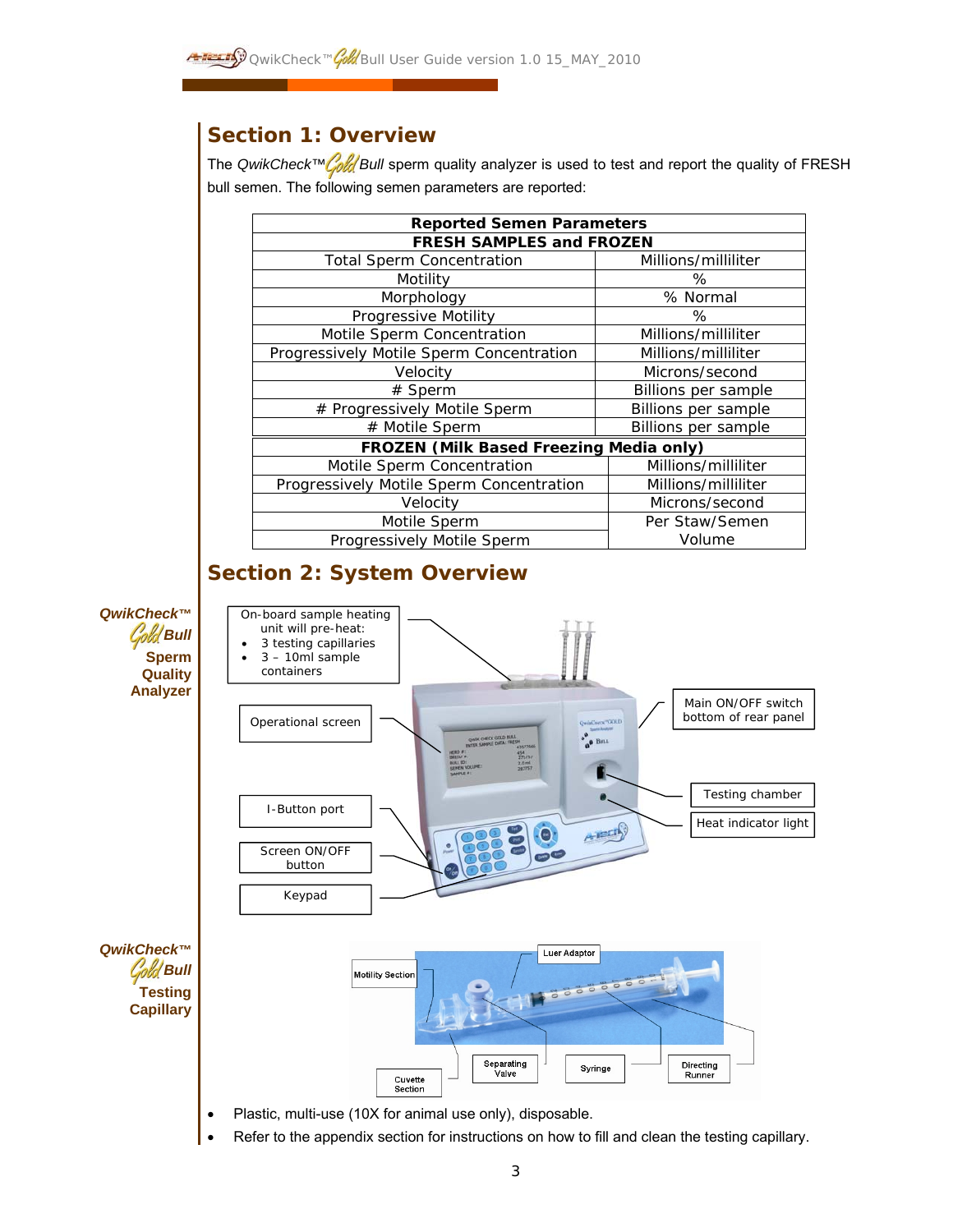# *Section 3: Operating the QwikCheck™ BULL*

- Turn on the main switch on the rear panel of the *QwikCheck™ Bull* .
- Press the On/Off key on the keypad.
- Wait for the system to complete auto-calibration and self-testing.
- Press ENTER to view the **MAIN MENU**.

Four options are available from the **MAIN MENU**:

- **TEST NEW SAMPLE**
- **ARCHIVE**
- **ADD I-BUTTON TESTS**
- **SERVICE**

When using the system for the first time please:

- Load I-Button tests: Go to: **MAIN MENU>ADD I-BUTTON TESTS**
- Set-up the system defaults: Go to: **MAIN MENU > SERVICE > DEFAULT SETTINGS**

# *Section 4: Sample Testing*

#### **FRESH SAMPLE TESTING:**

and set system defaults **PRIOR** to testing. Go to SERVICE> DEFAULT SETTINGS

**NOTE**: Load I-Button tests

**NOTE:** Data entry fields have a limit of 10 spaces for data entry.

# **FRESH Sample Testing (please note: set the default SAMPLE TYPE to: FRESH)**

To begin testing FRESH samples in the QwikCheck™ Cold Bull set the system default to FRESH and then select:

• **TEST NEW SAMPLE** from the MAIN MENU

MAIN MENU **TEST NEW SAMPLE** ARCHIVE ADD I-BUTTON TESTS **SERVICF** 

# • The **ENTER FRESH SAMPLE DATA** screen will be displayed:

| ENTER FRESH SAMPLE DATA |                  |
|-------------------------|------------------|
| HFRD $#$                | 340              |
| BRFFD#:                 | 5949             |
| BULL ID:                | 49833            |
| <b>SEMEN VOLUME:</b>    | 3.0 <sub>m</sub> |
| SAMPLE #:               | 232333           |

- Enter the bull data using the *QwikCheck™Cold* keypad:
	- $\circ$  Herd/Breed #: Up to 10 digits
	- o Bull ID: Up to 10 digits
	- o Semen Volume: Volume of the entire specimen (must be ≤ 20 ml)
	- o Sample #: Up to 10 digits
	- Press **ENTER** and the SAMPLE PREPARATION screen below will be displayed:

**NOTE:** See Appendix section for sample preparation and capillary filling guidelines.

| TO TEST A FRESH SAMPLE:              |        |  |
|--------------------------------------|--------|--|
| 1. PRE-HEAT EMPTY CAPILLARY: >4 MIN  |        |  |
| 2. PRE-HEAT 2.0 ml DILUENT.          | 4 MIN  |  |
| 3. ADD SEMEN TO DILUENT:             | 100 µl |  |
| MIX SAMPLE, FILL AND CLEAN CAPILLARY |        |  |
| <b>WAIT FOR BEEP!</b>                |        |  |

- Prepare the FRESH semen sample for testing according to the instructions on the screen.
- Wait for a "beep" and a screen message before inserting the testing capillary into the *QwikCheck™*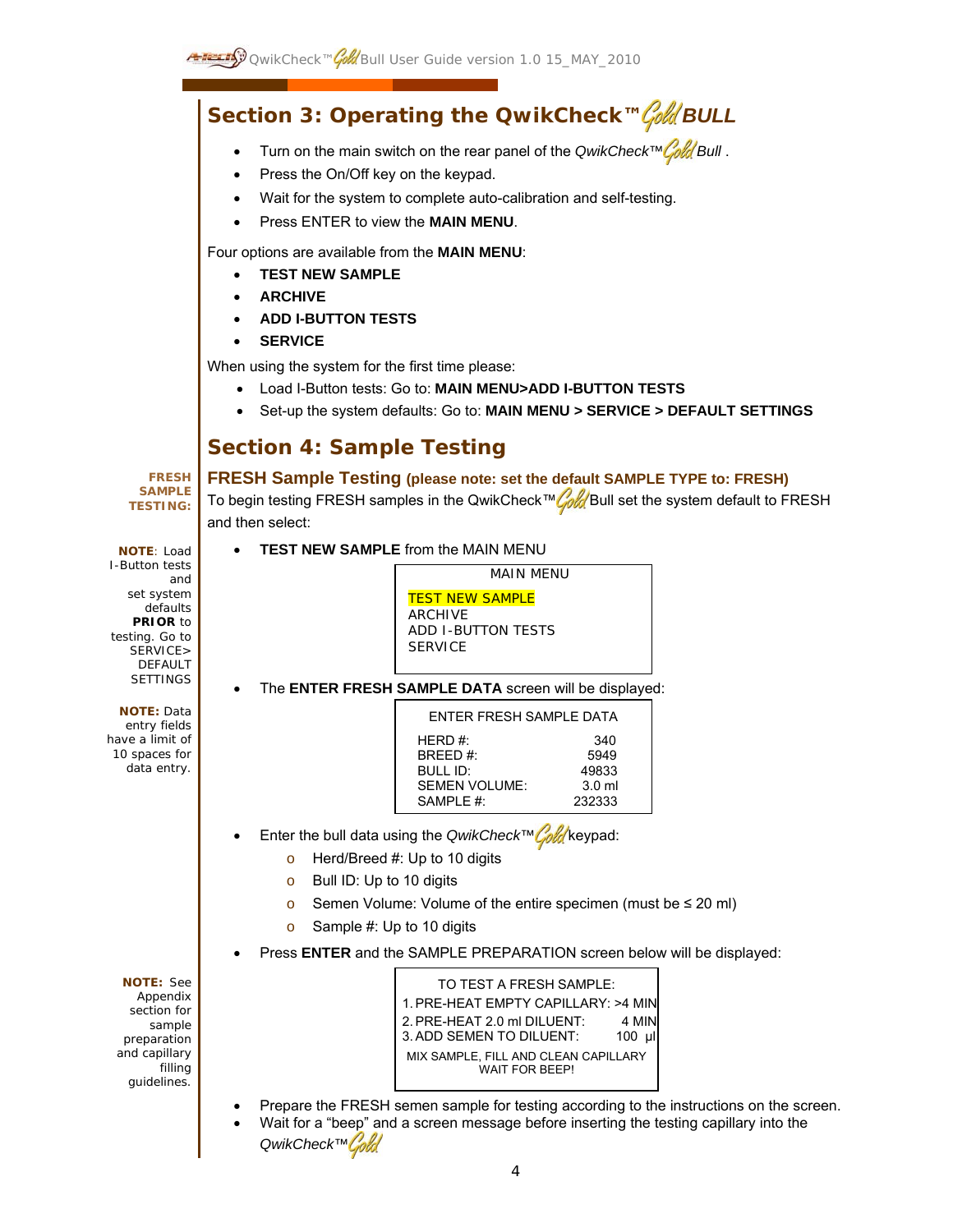

- Insert the prepared testing capillary when instructed. Testing will begin automatically.
- A "beep" will indicate that testing is complete after about 45-60 seconds.
- Test results will then be displayed on the screen below:

| <b>TEST RESULTS: FRESH SAMPLE</b> |                |                  |
|-----------------------------------|----------------|------------------|
| DATE/TIME:                        | 08/05/05 11:35 |                  |
| HERD $#$                          |                | 340              |
| BRFFD#:                           |                | 5949             |
| BULL ID:                          |                | 49833            |
| <b>SEMEN VOLUME:</b>              |                | 3.0 <sub>m</sub> |
| SAMPLE $#$                        |                | 232333           |

Press **Enter** to view the test results:



**Data will automatically be saved to the** *QwikCheck™ Cold* Bull archive.



• Press PRINT to print out a label (or the *QwikCheck™ Cold* will automatically print if the system default is set to do this).

After testing is completed the **MAIN MENU** will be displayed with additional options:

• **RECALL LAST TEST RESULTS** – View last test results

```
MAIN MENU 
TEST NEW SAMPLE 
RECALL LAST TEST RESULTS 
ARCHIVE 
ADD I-BUTTON TESTS 
SERVICE
```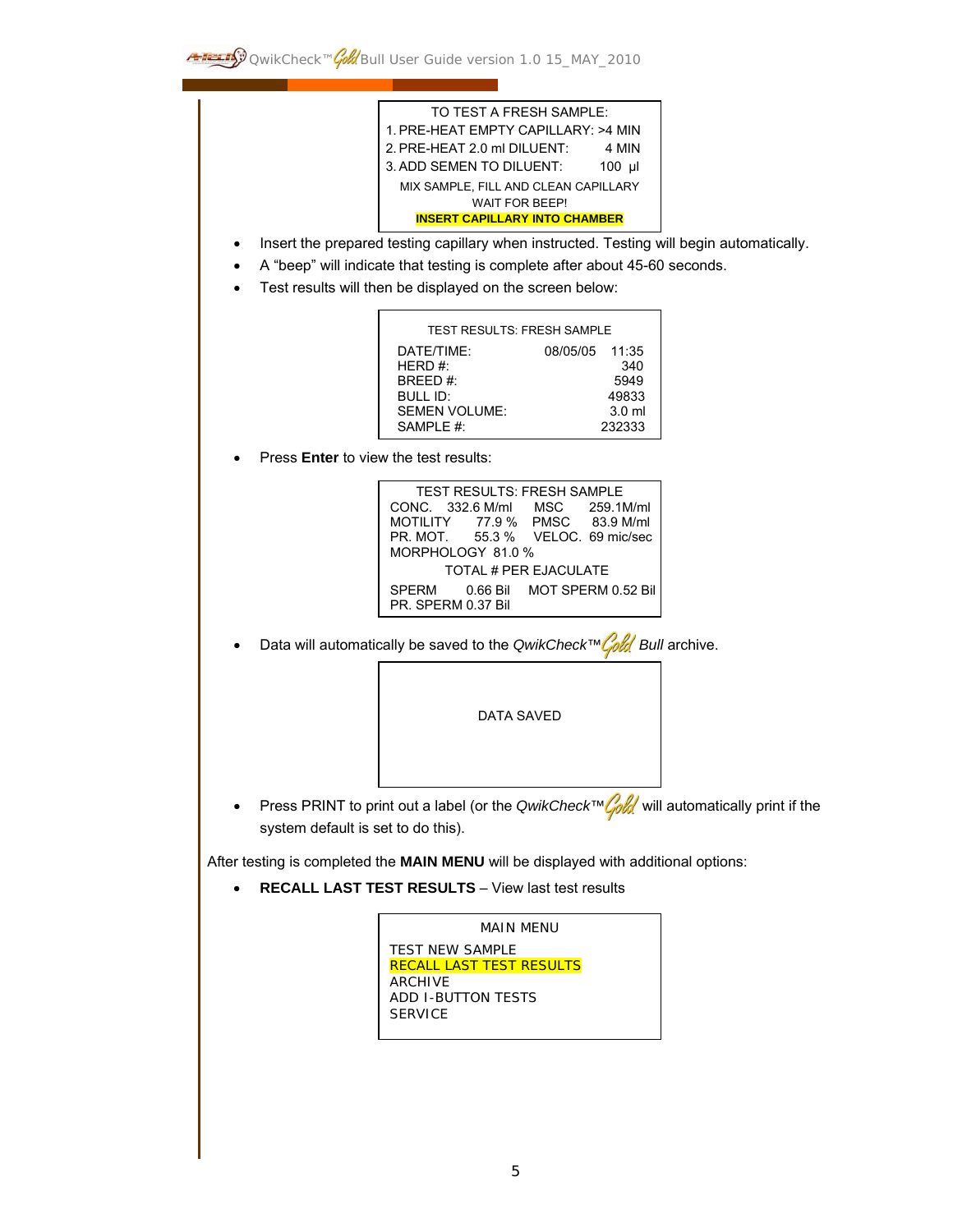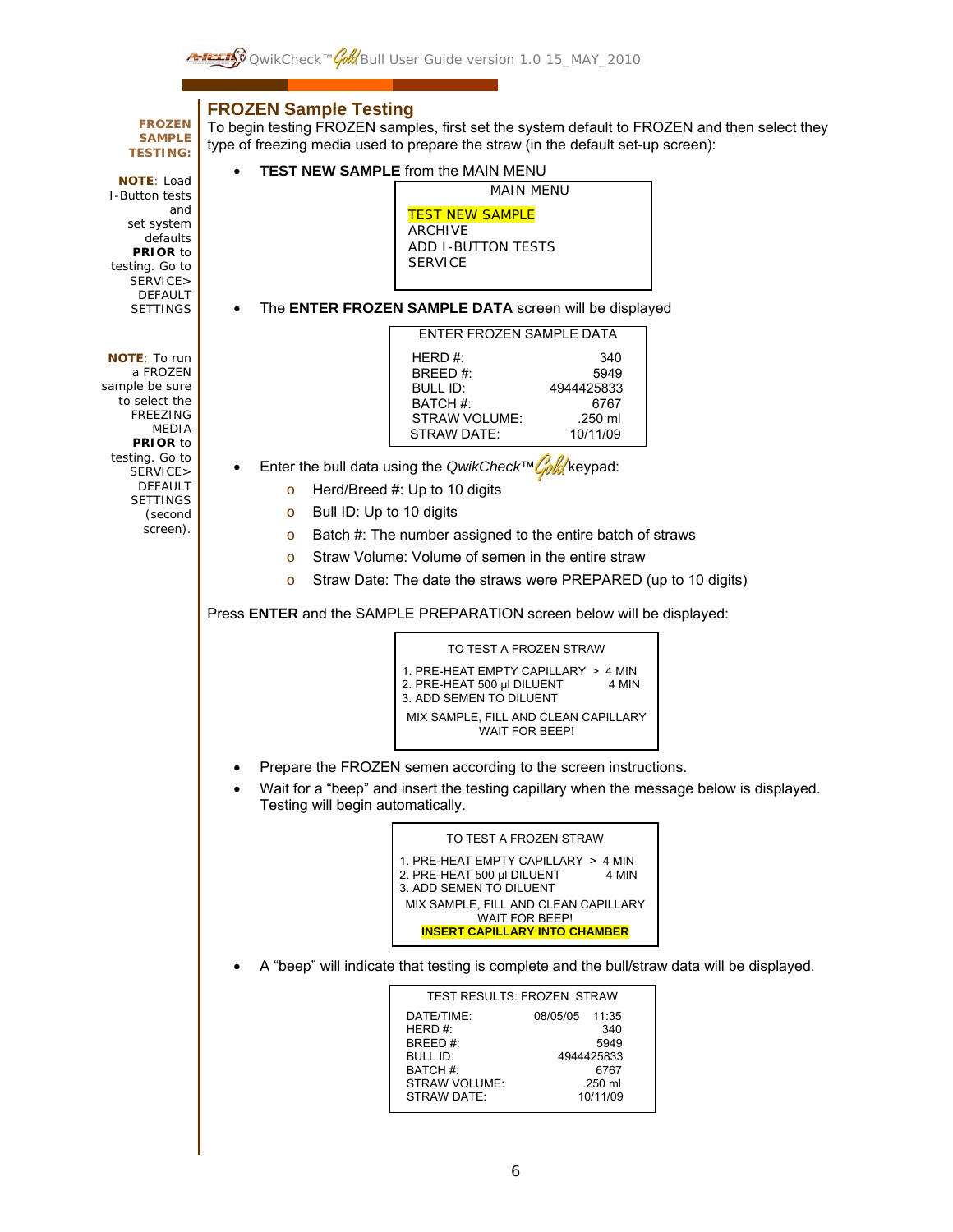• Press **Enter** to view the **FROZEN STRAW** test results:

| TEST RESULTS: FROZEN STRAW        |         |  |
|-----------------------------------|---------|--|
| CONC. 82.6 M/ml MSC 65.1 M/ml     |         |  |
| MOTILITY 77.9 % PMSC 58.9 M/ml    |         |  |
| PR. MOT. 55.3 % VELOC. 31 mic/sed |         |  |
| <b>TOTAL # PER STRAW</b>          |         |  |
| <b>SPERM</b>                      | 20.65 M |  |
| MOT SPERM 16.28 M                 |         |  |
| PR. SPERM                         | 14.73 M |  |

- Data will automatically be saved to the archive.
- Press PRINT to print out a label (or will automatically print if the default is set to do this).

# **ARCHIVE** *Section 5: Archive*

MAIN MENU TEST NEW SAMPLE **ARCHIVE** ADD I-BUTTON TESTS SERVICE

Select **ARCHIVE** in the MAIN MENU to view the screen below with four options. Highlight the search option by using the arrow key on the *QwikCheck™ fold* keypad and press **ENTER** 



- Select **BULL ID** or **DATE OF TEST** enter the information and press **ENTER** to view the record (**DATE OF TEST** search option is displayed above).
- Select the **SCROLLING** option and the table below will be displayed:
	- o Press **ENTER** after highlighting the **SCROLLING** option
	- o Select the desired test record using the directional arrows
	- o Press **Print** for a copy of the test results

| 2002<br>07/05/08<br>17:31<br>2003<br>07/05/08<br>17:40<br>07/05/08<br>17:55<br>2004<br>11:33<br>3001<br>07/05/08<br>11:25<br>3009<br>07/05/08 |  |
|-----------------------------------------------------------------------------------------------------------------------------------------------|--|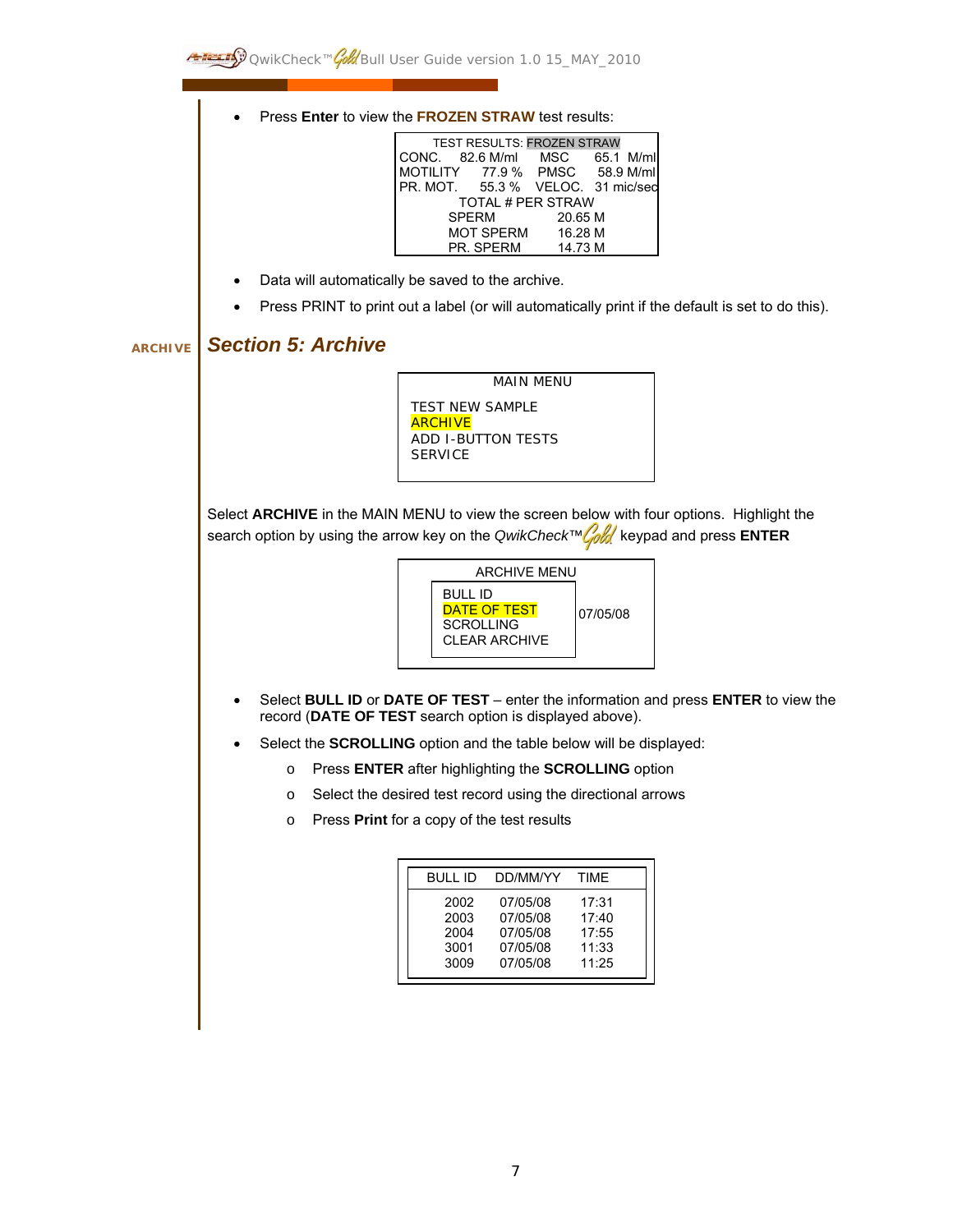

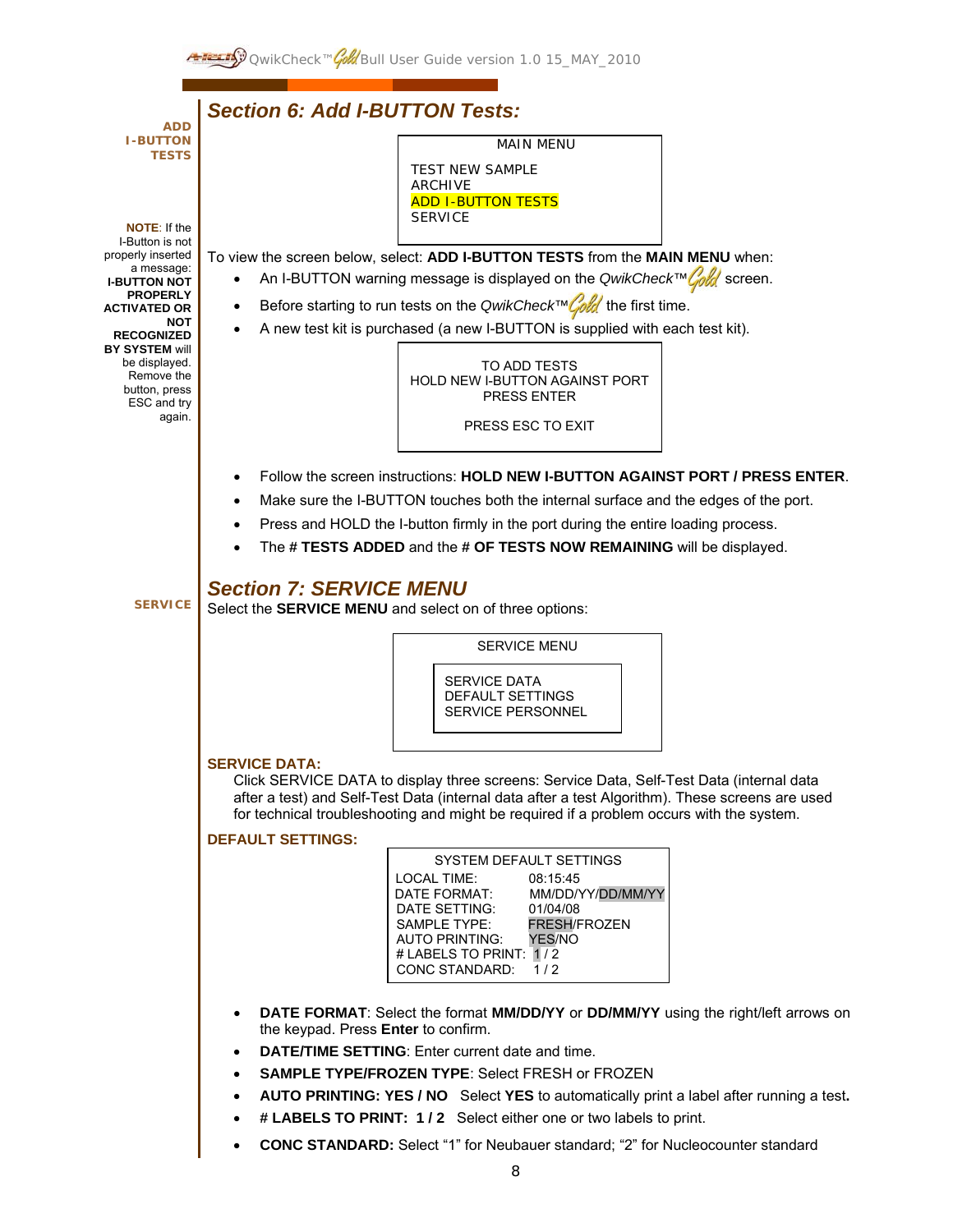Press **ENTER** to select the FREEZING MEDIA DEFAULT SETTINGS. Move the cursor to the desired default and press **ENTER**:

| FREEZING MEDIA DEFAULT SETTINGS<br>CI FAR<br>SFMI-CI FAR<br>$\mathcal{P}$<br>3. SEMI-DENSE<br><b>DENSE</b><br>4<br>MII K<br>5. |  |
|--------------------------------------------------------------------------------------------------------------------------------|--|
| <b>Freezing Media Default Settings: Five media settings are available</b>                                                      |  |

- • **CLEAR:** Completely clear, transparent extenders that do not contain ANY turbid components such as soybean proteins or egg yolk.
- **SEMI-CLEAR:** Slightly turbid extenders containing soybean protein or a synthetic based media.
- **SEMI-DENSE:** Egg Yolk media prepared with fresh FILTERED egg yolk (homemade) and CSS or TRIS buffer. These extenders appear semi-translucent and darker than the SEMI CLEAR extenders. Commercially available Egg Yolk extenders which are denser than the previous category (more opaque).
- **DENSE:** Dark yellow media that are dense in nature. Egg Yolk based media prepared with fresh NON FILTERED egg yolk (homemade). Egg yolk particles can be seen under the microscope.
- **MILK:** All milk-based extenders.

| <b>CLASSIFICATION OF EXTENDERS (OPTICAL DENSITY AND NAME)</b> |                            |                  |      |                                                         |
|---------------------------------------------------------------|----------------------------|------------------|------|---------------------------------------------------------|
|                                                               | <b>FREEZING MEDIA</b><br># | <b>OD RANGE*</b> |      | <b>EXTENDER</b>                                         |
|                                                               |                            | <b>FROM</b>      | ΤO   |                                                         |
|                                                               | <b>CLEAR</b>               | 0.00             | 0.00 | Optidyl®, Triladyl®, Biladyl®                           |
| 2                                                             | <b>SEMI-CLEAR</b>          | 0.10             | 0.20 | Andromed <sup>®</sup> , Bioxcell                        |
| 3                                                             | <b>SEMI-DENSE</b>          | 0.25             | 0.35 | Homemade fresh, FILTERED egg yolk based                 |
| 4                                                             | <b>DENSE</b>               | 0.40             | 0.60 | Homemade fresh NON-FILTERED Egg Yolk<br>based extenders |
| 5                                                             | <b>MILK</b>                | 0.70             | 1.8  | All milk based extenders                                |

**\*OD = O**ptical **D**ensity. If this is not known, a sample of non-diluted freezing media can be run on the system to obtain this value. Contact your local distributor or the manufacturer @ www.a-tech-global.com for instructions on how to run this test.

**SERVICE PERSONNEL:** For technical service personnel only (requires a password).

# *Section 8: Troubleshooting and Warning Messages*

The *QwikCheck™ Cold* will display a variety of warning messages when something is wrong. Please see the various screens below and the actions required if the screen is displayed:

**Stabilization Failure:** 

> **Self-Test Failure:**

STABILIZATION FAILED TURN OFF MAIN SWITCH ON REAR PANEL REACTIVATE UNIT

IF PROBLEM PERSIST, CALL FOR TECHNICAL SUPPORT

FAILED SELF TEST TURN OFF MAIN SWITCH ON REAR PANEL CLEAN OPTICAL CHAMBER REACTIVATE UNIT IF PROBLEM PERSIST, CALL FOR TECHNICAL SUPPORT

- Make sure there is no testing capillary in the measurement compartment.
- Remove the *QwikCheck™ fold* from sources of electronic noise (cell phones, etc.).
- Clean the measurement compartment (refer to Appendix section).
- Reboot the system without a testing capillary in the chamber: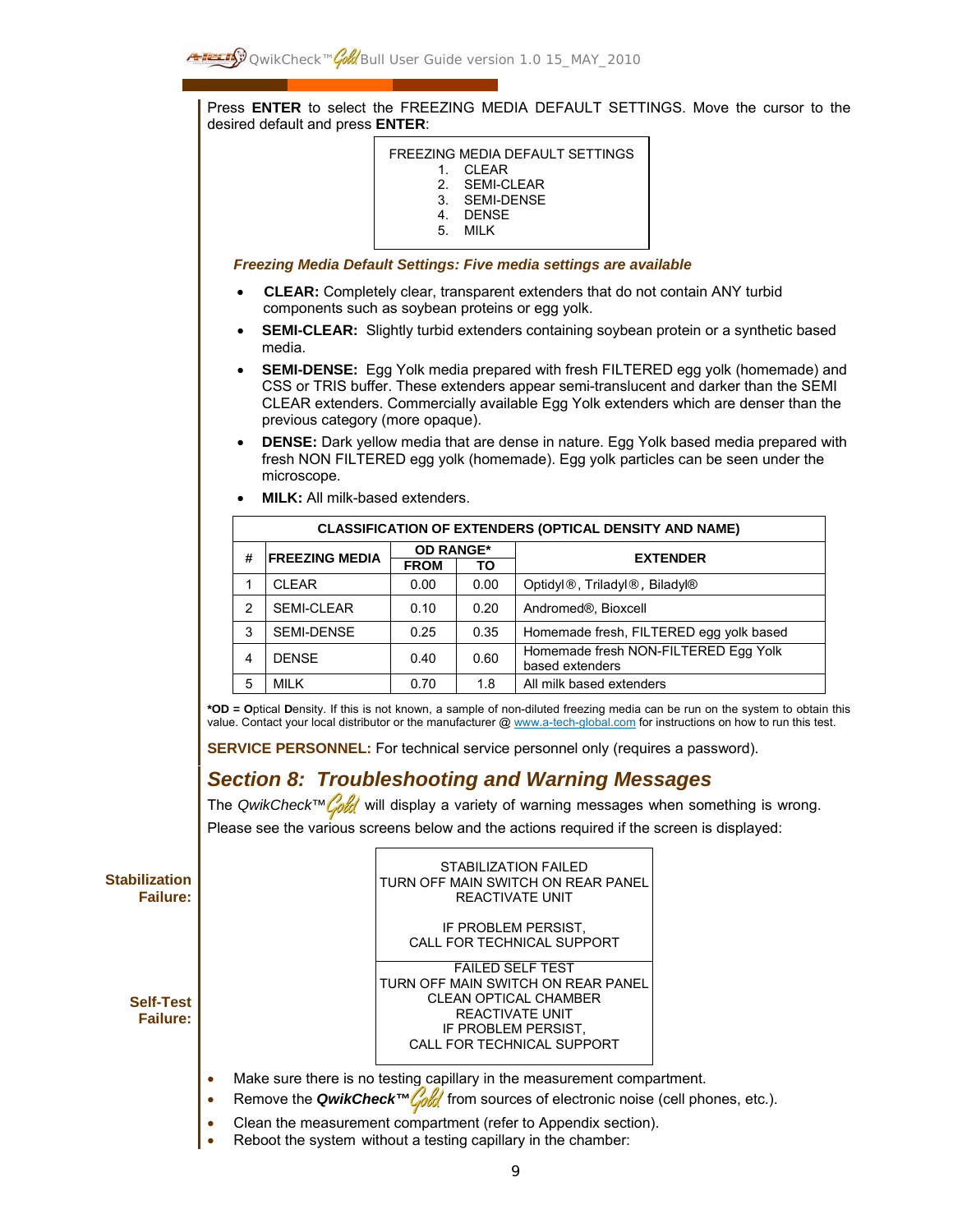

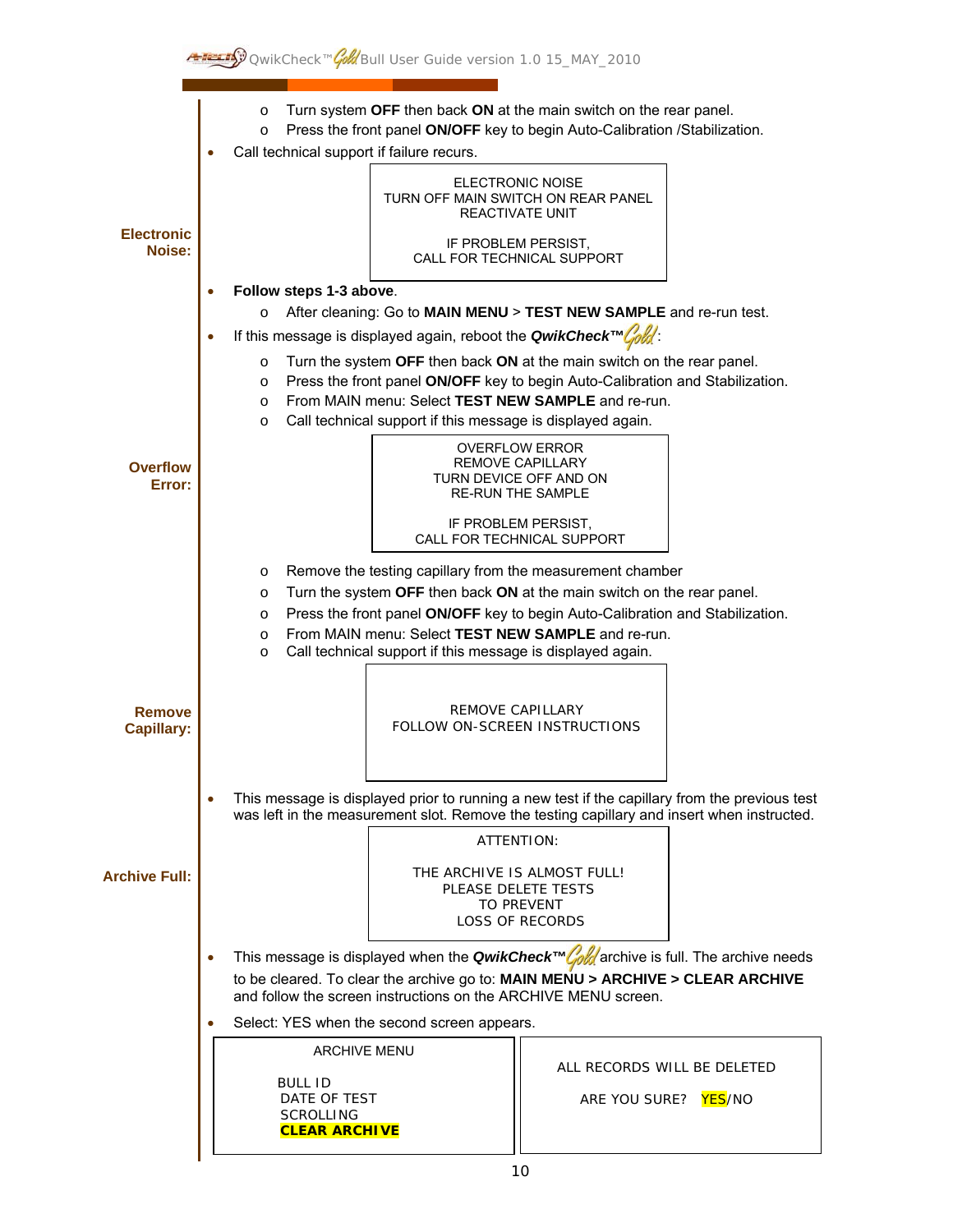# *Appendix I: FRESH and FROZEN Semen Sample Preparation*

# **EQUIPMENT REQUIRED:**

- Testing Media: QwikCheck™ Diluent for FRESH BULL SEMEN and QwikCheck™ Diluent for FROZEN BULL SEMEN (normal volume FROZEN testing only).
- Diluent Dispenser or pipette
- 10 ml Plastic Containers
- Pipette with tips
- *QwikCheck™ Cold* testing capillary

# **ALL SAMPLE TESTING: Pre-heating requirements using the on-board heating unit**

- Pre-heat the testing capillaries at least 4 minutes
- Pre-heat the FRESH and FROZEN diluent for at least 4 minutes before placing any semen into the container

# **FRESH SEMEN SAMPLES:**

# **DILUENT PREPARATION (prior to adding semen)**

- Place 2.0 ml of **QwikCheck™ Diluent for FRESH BULL semen** into a 10 ml plastic container (Fig. 1).
- Heat for 4 minutes in the on-board heater (Fig 5).

# **FRESH SAMPLE PREPARATION**

- 1. Extract exactly 100 µl of semen using a pipette (Fig. 2), wiping the pipette tip to remove any excess semen.
- 2. Add the semen to the 2.0 ml of pre-heated **QwikCheck™ Diluent for FRESH BULL semen** (Fig 3).
- 3. Gently but thoroughly mix the sample for 10 seconds (Fig 4).
- 4. Fill a pre-heated testing capillary per the instructions in Appendix II: Capillary Filling Instructions for FRESH or FROZEN Samples.

# **FROZEN SEMEN SAMPLES:**

- 1. Thaw 1-2 frozen straw(s) to room temperature. Place the semen from the straws into a pre-heated (at least 4 min) 10ml plastic container.
- 2. Extract exactly 200 µl of semen using a pipette (Fig. 2) and wipe the tip of the pipette to remove any excess semen.
- 3. Add the semen to the 500 µl of pre-heated **QwikCheck™ Diluent for FROZEN BULL semen** (Use QwikCheck Diluent for FRESH BULL semen to dilute straws prepared with MILK based freezing medias) Fig 3.
- 4. Gently but thoroughly mix the sample for 10 seconds (Fig 4).
- 5. Fill a pre-heated testing capillary per the instructions in Appendix II: Capillary Filling Instructions for FRESH or FROZEN Samples.

![](_page_10_Picture_26.jpeg)

**Figure 1 Diluent Dispenser or pipette** 

![](_page_10_Picture_28.jpeg)

**Figure 2 Pipette the sample.**

![](_page_10_Picture_30.jpeg)

**Figure 3 Add semen to the pre-heated diluent** 

![](_page_10_Picture_32.jpeg)

**Figure 4: Gently rotate the container to mix the sample.** 

**Sample Preparation: FRESH SAMPLES** 

**QwikCheck™** 

![](_page_10_Picture_35.jpeg)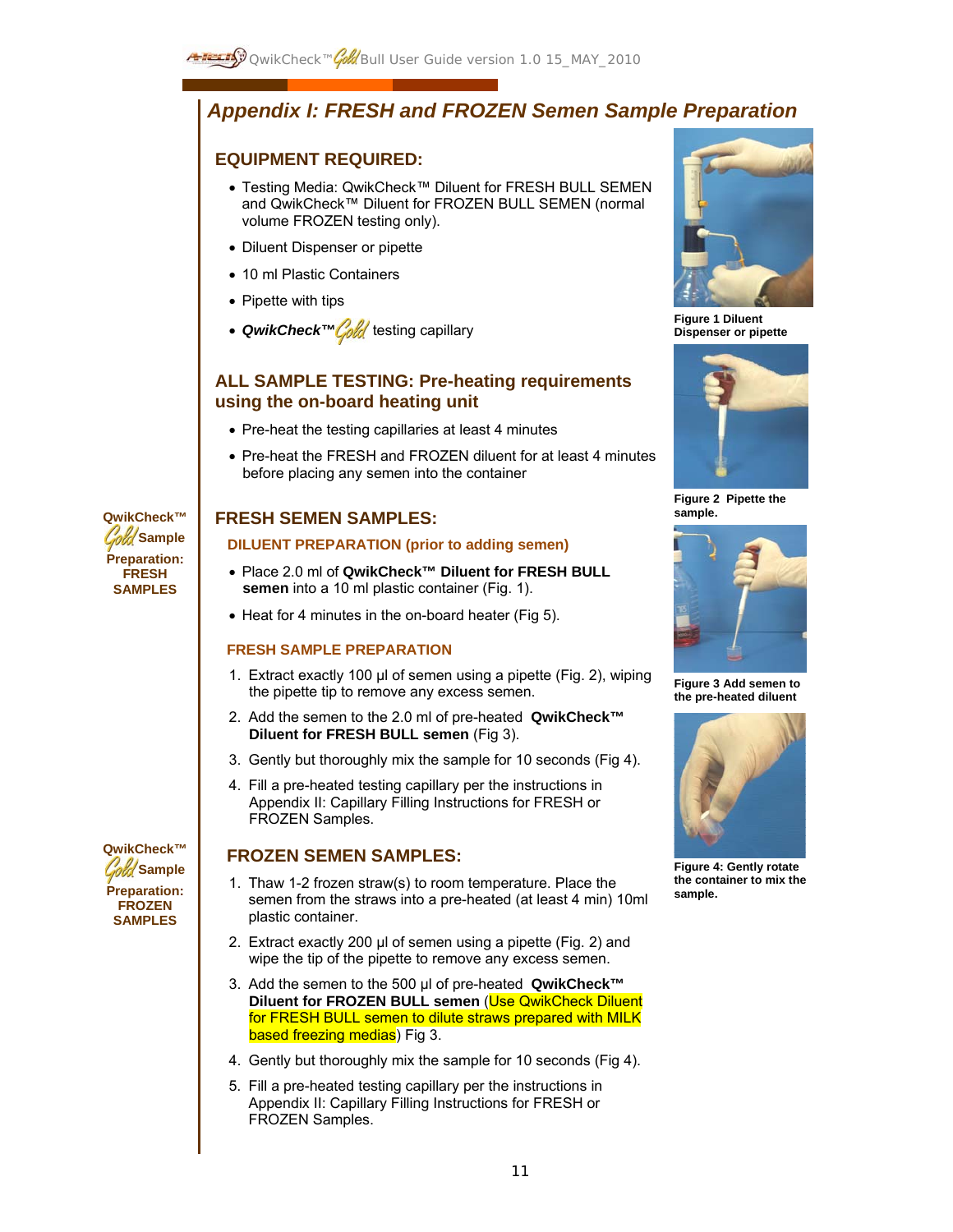# **Appendix II: Capillary Filling Instructions for FRESH and FROZEN SAMPLES**

![](_page_11_Figure_2.jpeg)

1. Push the syringe piston in fully. Place the thin part of the capillary into the bottom of the sample (Figure 1).

**QwikCheck™** 

 **Capillary Filling Instructions for FRESH and FROZEN SAMPLES**

- 2. Placing two fingers below the piston head pull the piston back slowly while keeping the tip of the capillary well below the sample level and below any surface bubbles (Figure 1). Continue to aspirate the sample until it appears in the Luer adaptor (Figure 2).
- 3. Hold the capillary in a vertical position and visually confirm that the sample has completely filled the thin section and the cuvette section and appears in the Luer adaptor (Figure 2).
- 4. Tap on the syringe to make sure there are no air bubbles in the sample.
- 5. Quickly and thoroughly wipe both the top and bottom of the outer surface of the capillary with a tissue such as Kimwipes, etc. (Figure 3).
- 6. Visually confirm that the capillary chambers are still full after wiping. If some of the sample has been lost, a meniscus will be visible in the thin section of the capillary. If so, push very slightly on the piston to re-fill the thin capillary section.
- 7. Slowly and carefully push-in the separating valve until it is level with the plastic. The capillary is now ready for testing (Figure 4)
- 8. Insert the capillary into the *QwikCheck™* (Figure 5)

![](_page_11_Picture_11.jpeg)

**Figure 1** 

![](_page_11_Picture_13.jpeg)

**Figure 2** 

![](_page_11_Picture_15.jpeg)

**Figure 3**

![](_page_11_Picture_17.jpeg)

 **Figure 4** 

![](_page_11_Picture_19.jpeg)

**Figure 5**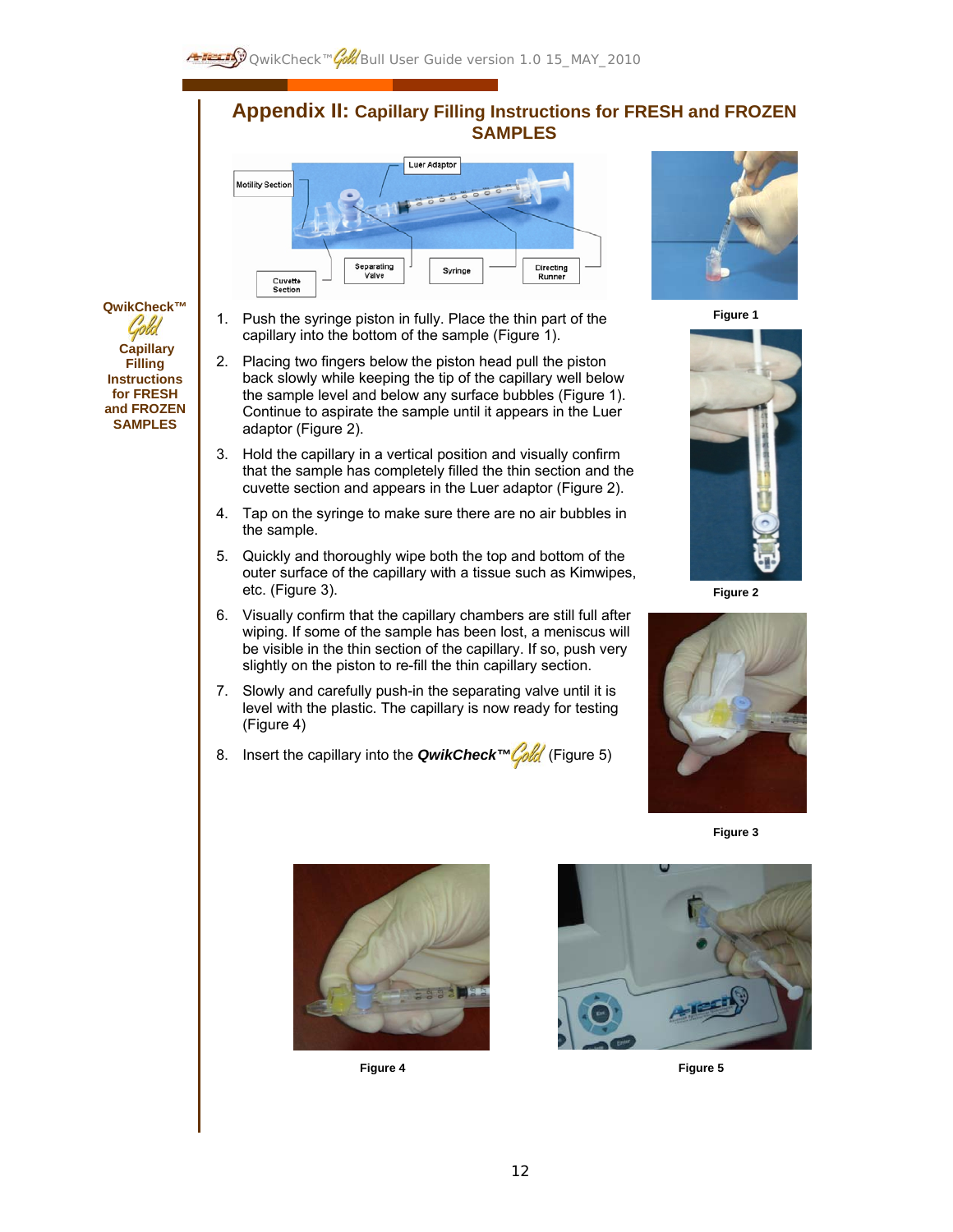# *Appendix III: QwikCheck™ Cleaning Instructions*

# **When to clean:**

Daily or after every 25 tests If the system fails **SELF-TEST**

# **Cleaning kit components:**

- Blue Dot capillaries (fig 1)
- Sponge-tipped drying capillaries (fig 2)
- Cleaning brush-wooden-handled (fig 4)
- Cleaning fluid

# **CLEANING: STEP 1**

- 1. **TURN OFF** the *QwikCheck™ Cold* and unplug it at main electrical outlet.
- 2. Select a **BLUE DOT cleaning** capillary (fig 1).
	- Moisten with **ONE** drop of cleaning fluid, shaking off excess fluid.
	- Insert into the measurement compartment fibrous material facing up, and move back and forth a few times in the directional runner.
	- Repeat with fibrous material facing down
	- Select a sponge material capillary (Fig 2) and insert it in the same compartment in order to dry the chamber (fig 3)

# **CLEANING: STEP II**

## **Clean the channel that measures concentration using the cleaning brush (fig 4):**

- 1. Insert the brush (bristle-side down) fully into the upper portion of the lower chamber of the **QwikCheck™ fold** in same manner as a testing capillary (fig 5).
- 2. Pull the brush out of the chamber while sweeping or "dusting off" the LED (you will feel a step or shelf at the back and top of the chamber – this is the top of the LED). (Fig 6)
- 3. Switch *QwikCheck™Cold* unit ON and observe self-test results. The system should now PASS the self-test. If not, repeat cleaning procedure with the brush.

![](_page_12_Picture_21.jpeg)

![](_page_12_Picture_22.jpeg)

![](_page_12_Picture_23.jpeg)

![](_page_12_Picture_24.jpeg)

![](_page_12_Picture_25.jpeg)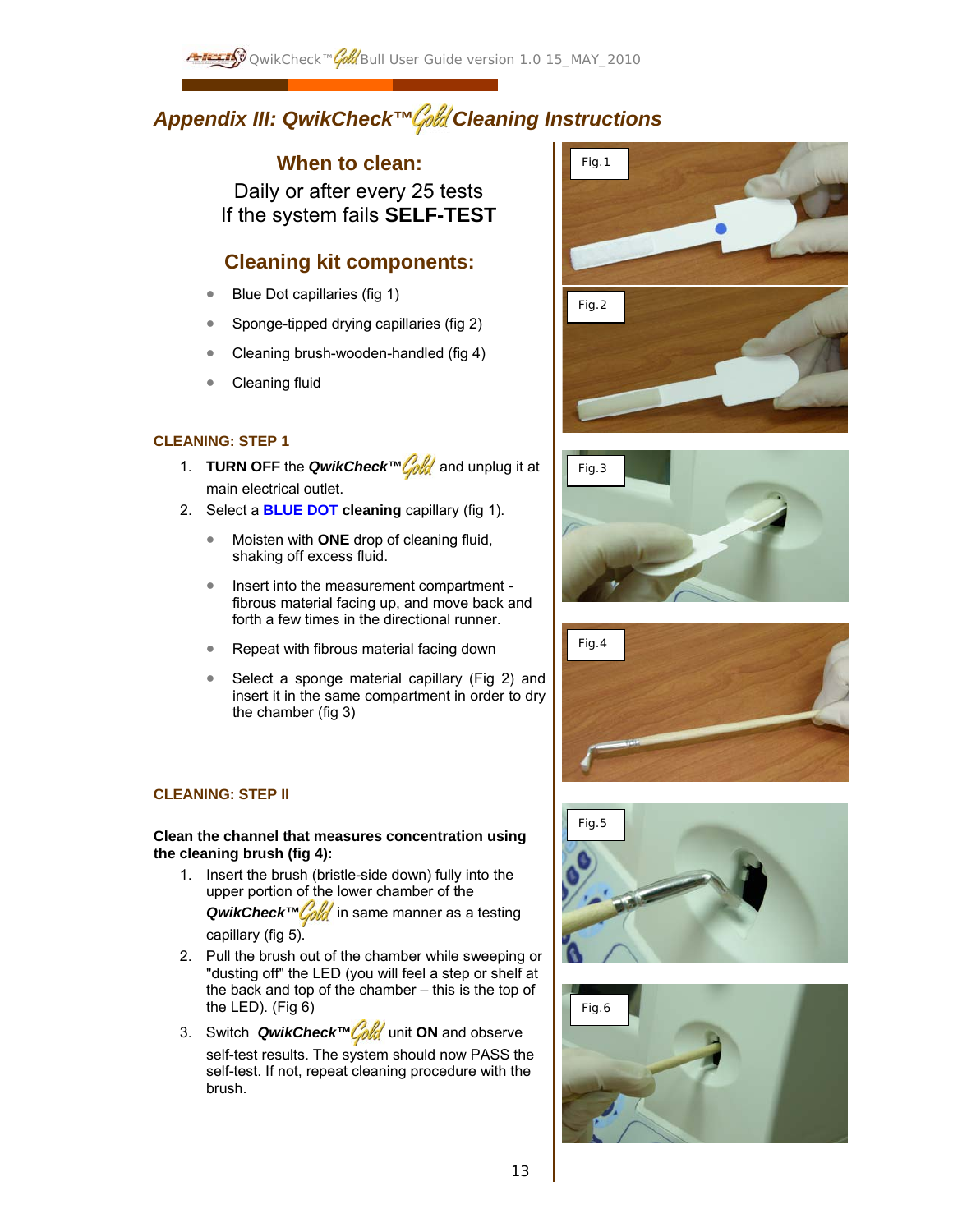# *Appendix IV: Capillary Washing Instructions*

![](_page_13_Picture_2.jpeg)

*(For animal applications ONLY!)*  **Both testing capillaries and 10ml sample collection cups can be washed and re-used up to 10 times by following this EASY procedure:** 

# **How to wash the Testing Capillary**

![](_page_13_Picture_4.jpeg)

Repositioning the blue valve with the jig

![](_page_13_Picture_6.jpeg)

Removing the plunger

![](_page_13_Picture_8.jpeg)

Reassembled capillary

**How to wash the 10ml sample collection cups**

# **Step 1 After running a test:**

- Use the white capillary jig to re-position the blue capillary valve
- Expel semen by pumping the plunger a couple of times
- Soak the testing capillary in tap water until ready to wash

# **Step 2 Set-up: Fill with 1 liter/2 quarts of solution as follows:**

- Bowl #1: Tap water (marked "TAP WATER")
- Bowl #2: Distilled water (marked "DISTILLED WATER")
- Bowl #3: Isopropyl Alcohol 70% 100%

## **Step 3: Remove all liquid from the testing capillary:**

• Pump the syringe plunger a couple of times to remove liquids.

# **Step 4: Capillary Washing – Follow this order:**

- Bowl #1 Tap Water: Completely fill each capillary with tap water. Expel the solution into a hazardous waste container. **Repeat 2 times** then go to Bowl 2.
- Bowl #2 Distilled Water: Completely fill each capillary with distilled water. Expel the solution into a hazardous waste container. **Repeat 2 times** then go to Bowl 3.
- Bowl #3 Isopropyl Alcohol: Completely fill each capillary with isopropyl alcohol and expel the solution into a hazardous waste container. **Repeat 2 times**.
- Remove the plunger from the syringe.

# **Step 5: Capillary Drying Options:**

- Place the capillaries:
	- o On a flat surface and dry overnight.
	- o In a commercial desiccator follow manufacturer instructions.
	- o In an oven on low heat for a few hours.

# **Step 6: Final Preparation/Inspection:**

- Replace the plunger into the syringe and inspect the capillary.
- Discard capillaries with debris, cracks or broken parts.
- Make a dot on the capillary with a water proof marker after each washing cycle.

**Washing – Please refer to Step 4 and Step 5 of the Capillary Washing Procedure above - follow the same process for washing in solution bowls #1; #2 and #3. Turn upside down on absorbent paper to dry overnight or place in a commercial warming oven for a few hours.**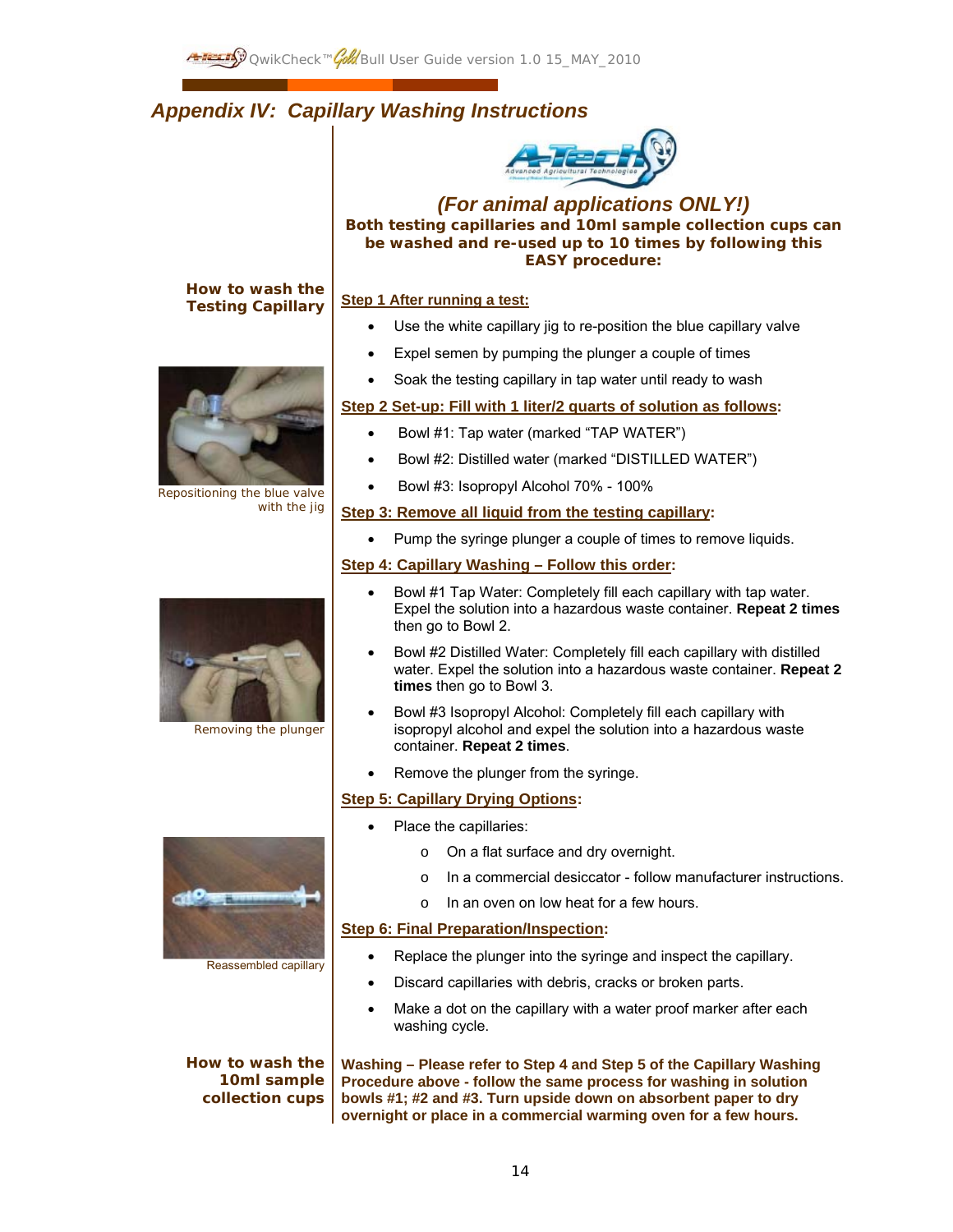# *Appendix V: Glossary of Terms*

|                                   | QwikCheck™Gold                          | <b>Definition</b>                                                                           |
|-----------------------------------|-----------------------------------------|---------------------------------------------------------------------------------------------|
|                                   | SN                                      | Serial Number of the OwikCheck™Gold                                                         |
|                                   | DATE/TIME                               | The date and time the test was performed                                                    |
| <b>Sample/Test</b><br><b>Data</b> | SAMPLE #                                | The number assigned to the semen sample                                                     |
|                                   | <b>BULL ID</b>                          | The identifying number of the bull being tested                                             |
|                                   | HERD/BREED#                             | The number that identifies the herd of the bull being tested                                |
| <b>Test Results</b>               | CONC.                                   | Total Sperm Concentration expressed in millions/ml                                          |
|                                   | <b>MSC</b>                              | Motile Sperm Concentration expressed in millions/ml                                         |
|                                   | <b>PMSC</b>                             | Progressively Motile Sperm Concentration expressed in<br>millions/ml                        |
|                                   | <b>MOTILITY %</b>                       | % of Motile Sperm                                                                           |
|                                   | <b>PROGRESSIVE</b><br><b>MOTILITY %</b> | % of Progressively Motile Sperm                                                             |
|                                   | <b>MORPHOLOGY</b>                       | % of Morphologically Normal Sperm                                                           |
|                                   | <b>VELOCITY</b>                         | The average velocity of the progressively motile sperm cells<br>(microns/sec) in the sample |
|                                   | <b>TOTAL SPERM</b><br><b>NUMBER</b>     | The total number of sperm cells per ejaculate (FRESH Semen)                                 |
|                                   | TOTAL MOT. SPERM                        | The total number of motile sperm cells per ejaculate (FRESH)                                |
|                                   | <b>TOTAL PR.SPERM</b>                   | The total number of progressively motile sperm cells per<br>ejaculate (FRESH)               |